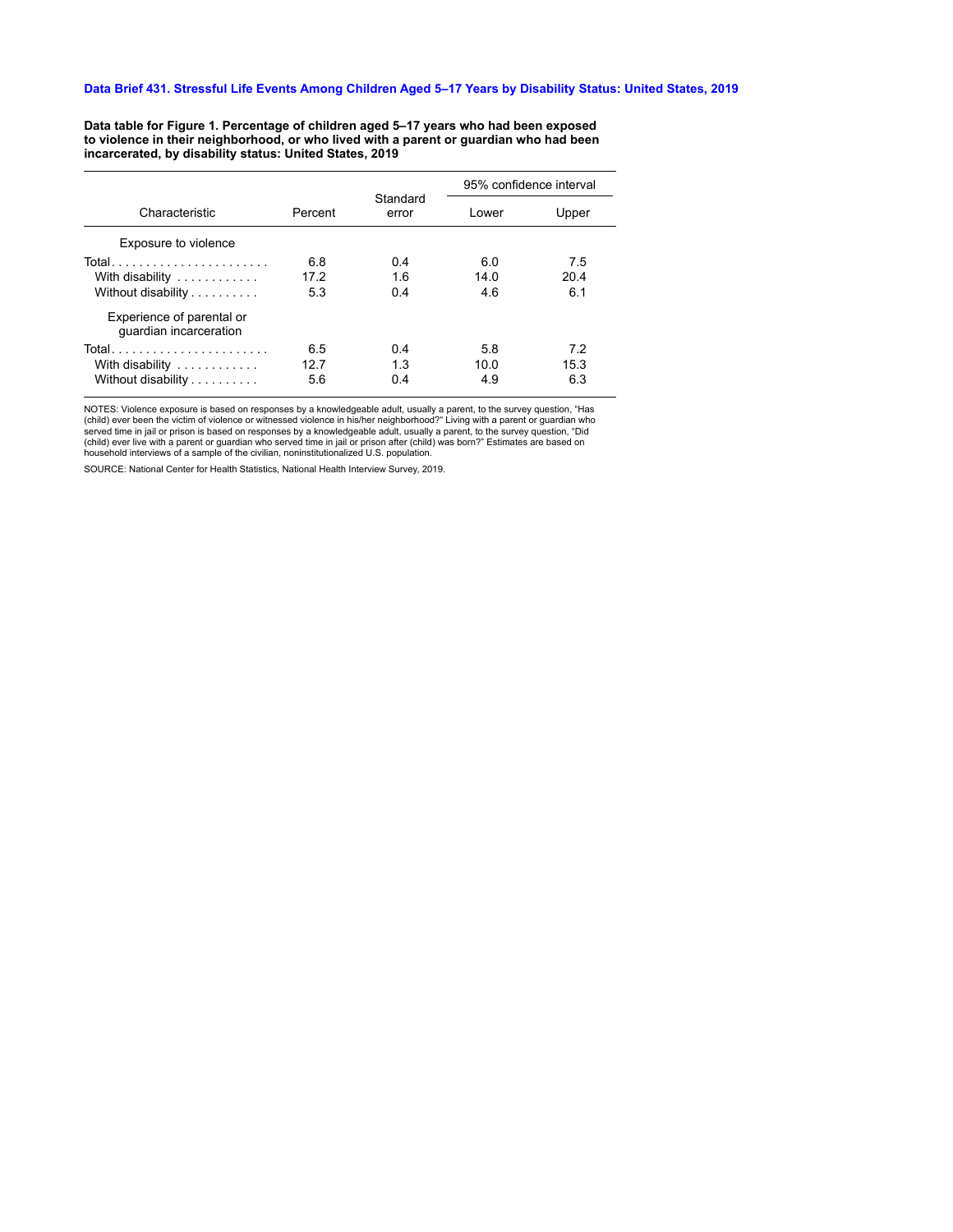## Data Brief 431. Stressful Life Events Among Children Aged 5-17 Years by Disability Status: United States, 2019

Data table for Figure 2. Percentage of children aged 5-17 years who had lived with anyone with mental illness, or who had lived with anyone with an alcohol or drug problem, by disability status: United States, 2019

|                                                                         | Percent | Standard<br>error | 95% confidence interval |       |
|-------------------------------------------------------------------------|---------|-------------------|-------------------------|-------|
| Characteristic                                                          |         |                   | Lower                   | Upper |
| Ever lived with anyone who was<br>mentally ill or had severe depression |         |                   |                         |       |
|                                                                         | 9.2     | 0.4               | 8.3                     | 10.1  |
| With disability                                                         | 21.6    | 17                | 18.2                    | 250   |
| Without disability                                                      | 7.5     | 0.4               | 6.7                     | 8.4   |
| Ever lived with anyone with an<br>alcohol or drug problem               |         |                   |                         |       |
|                                                                         | 9.7     | 0.4               | 8.8                     | 10.6  |
| With disability                                                         | 17.6    | 15                | 147                     | 20.6  |
| Without disability                                                      | 8.6     | 0.4               | 7.8                     | 9.5   |

NOTES: Ever lived with anyone who was mentally ill or severely depressed is based on responses by a knowledgeable adult, usually a parent, to the survey question, "Did (child) ever live with anyone who was mentally ill or household interviews of a sample of the civilian, noninstitutionalized U.S. population.

SOURCE: National Center for Health Statistics, National Health Interview Survey, 2019.